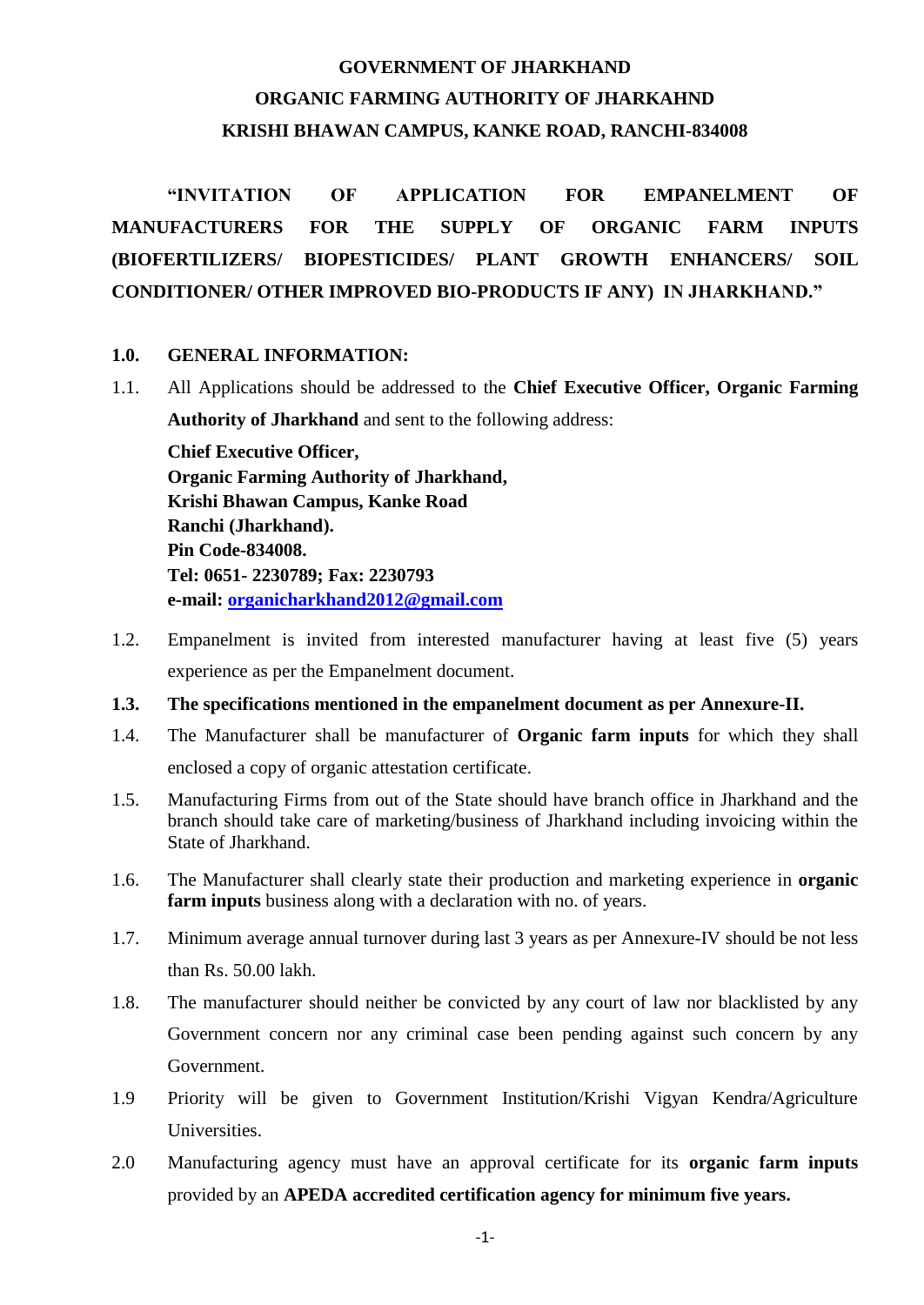#### **2.0. SCOPE OF WORK:**.

- 2.1. The scope of work shall be complete supply of organic farm inputs F.O.R. destination.
- 2.3. The manufacturer will be laid down the on field trials in each district of project area.

# **3.0. DEPOSIT OF REGISTRATION FEE:**

- 3.1. REGISTRATION FEE Rs. 25000.00 (Rupees Twenty Five Thousand only) in the form of account payee bank demand draft in favour of **Chief Executive Officer, Organic Farming Authority of Jharkhand** payable at Ranchi.
- 3.2. Registration will be valid for a period of three years. .
- 3.2. **EMD** will be deposit by the qualified manufacturer of Rs. 50,000.00 (Rupees Fifty Thousand only) be paid in the shape of Demand Draft, in favour of **Chief Executive Officer, Organic Farming Authority of Jharkhand** payable at Ranchi. EMD will be returned without interest after successful completion of the agreement period
- 3.3. No interest will be payable on EMD. The EMD will be refunded after the expiry of registration and successful supply of work.
- 3.4. Registration Fee and EMD will be accepted at the time of registration.

### **4.0. GUIDELINES FOR SUBMISSION:**

- 4.1. Interested manufacturer with requisite experience may submit required documents in packet (Technical Part) as detailed below:-
- 4.2. Packet 1 (Technical Part)
	- i. Firm Registration i.e. Memorandum & Articles of Association in case of company, Partnership Deed & Registration certificate thereof in case of Partnership Deed & Shops & Establishment Certificate & Affidavit from the proprietor in case of proprietary firm.
	- ii. Board resolution in case of Company, Authority Letter or Power Of Attorney in case of partnership firm or proprietary firm.
	- iii. Sales Tax / VAT Registration Certificate (Valid) in Jharkhand
	- iv. Photo copy of PAN No. issued by Income Tax Department.
	- v. Sales Tax clearance certificate & Sales Tax Return filed during last two year.
	- vi. Copy of the audited Annual Report (Balance sheet & P & L A/c with directors, auditor's report full set) and Income Tax returns for last three years i.e. 2012-13, 2013-14 & 2014-15 (the average annual turnover should be Rs.50.00 lacs minimum for the last three years).
	- vii. CA Certificate as per Annexure IV.
	- viii. Profile & Track Record of the manufacturer.
	- ix. Photo copy of Service Tax Registration.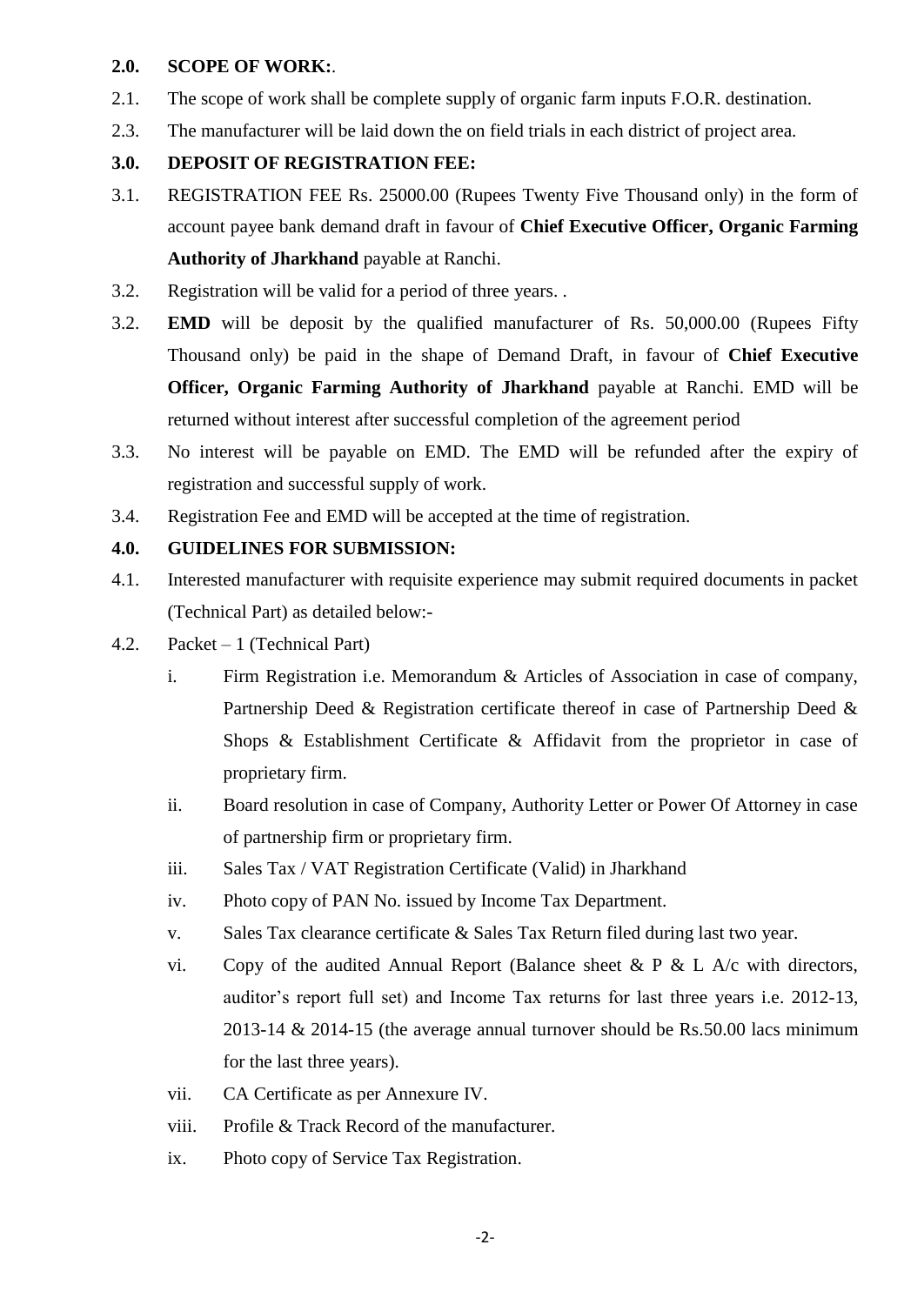- x. Organic attestation certificate from APEDA accredited agency for minimum five years.
- xi. Certified Copy of registration of Trade Mark from the competent authority in support of the brand for the offer has been submitted.
- xii. Preference will be given to the manufacturing company having exposure of working in organic project under organic farming banner of any state.
- xiii. District wise list of authorized dealers in Jharkhand.
- xiv. Manufacturers have to produce their Internal Quality Assurance and Quality Control (QA/QC) plan.
- xx. Empanel Documents Fee of Rs. 2000/- (Rupees Two Thousand Only) in the form of Demand Draft from a Scheduled Bank drawn in favour of the **Chief Executive Officer, Organic Farming Authority of Jharkhand** payable at Ranchi.
- 4.3. The evaluation Committee for the empanelment will have the right to inspect the manufacturing unit of the firm and if the Committee feels that the Company/firm is not having the required machinery, technical personnel and other facilities like financial back ground and capacity to execute tender, the approved tender is liable for cancellation and Performance guarantee will be forfeited.
- 4.4. Samples shall be drawn from the production centre by the concerned authority of Agriculture Department and sent to Govt/Govt. recognized Laboratories/Universities for testing. The analysis charges shall be borne by the qualified Manufacturer(s).
- 4.5. The technical part submitted will be evaluated on the basis of the following criteria:

| S.N.             | Criteria                                                                                       | <b>Marking Scale</b>           | <b>Maximum Marks</b> |
|------------------|------------------------------------------------------------------------------------------------|--------------------------------|----------------------|
| 1.               | Availability of Sales Center in Jharkhand                                                      | 10 Marks                       | 10 Marks             |
| 2.               | Agreeability for Demonstration &<br>Training of farmers                                        | 5 Marks                        | 5 Marks              |
| 3.               | Total years of experience for<br>manufacturing of approved organic farm<br>inputs under NPOP   | 5 Marks for each<br>years      | 30 Marks             |
| $\overline{4}$ . | Number of single orders worth Rs. 5.00<br>lakh and above                                       | 2 Marks for each<br>such order | 10 Marks             |
| 5.               | <b>Bank Solvency Certificates</b>                                                              | 3 marks for each<br>Rs. 5 Lakh | 15 Marks             |
| 6.               | Annual Turnover, which will be average<br>of last three years on the basis of balance<br>sheet | 3 Marks for every<br>10 lakh   | 30 Marks             |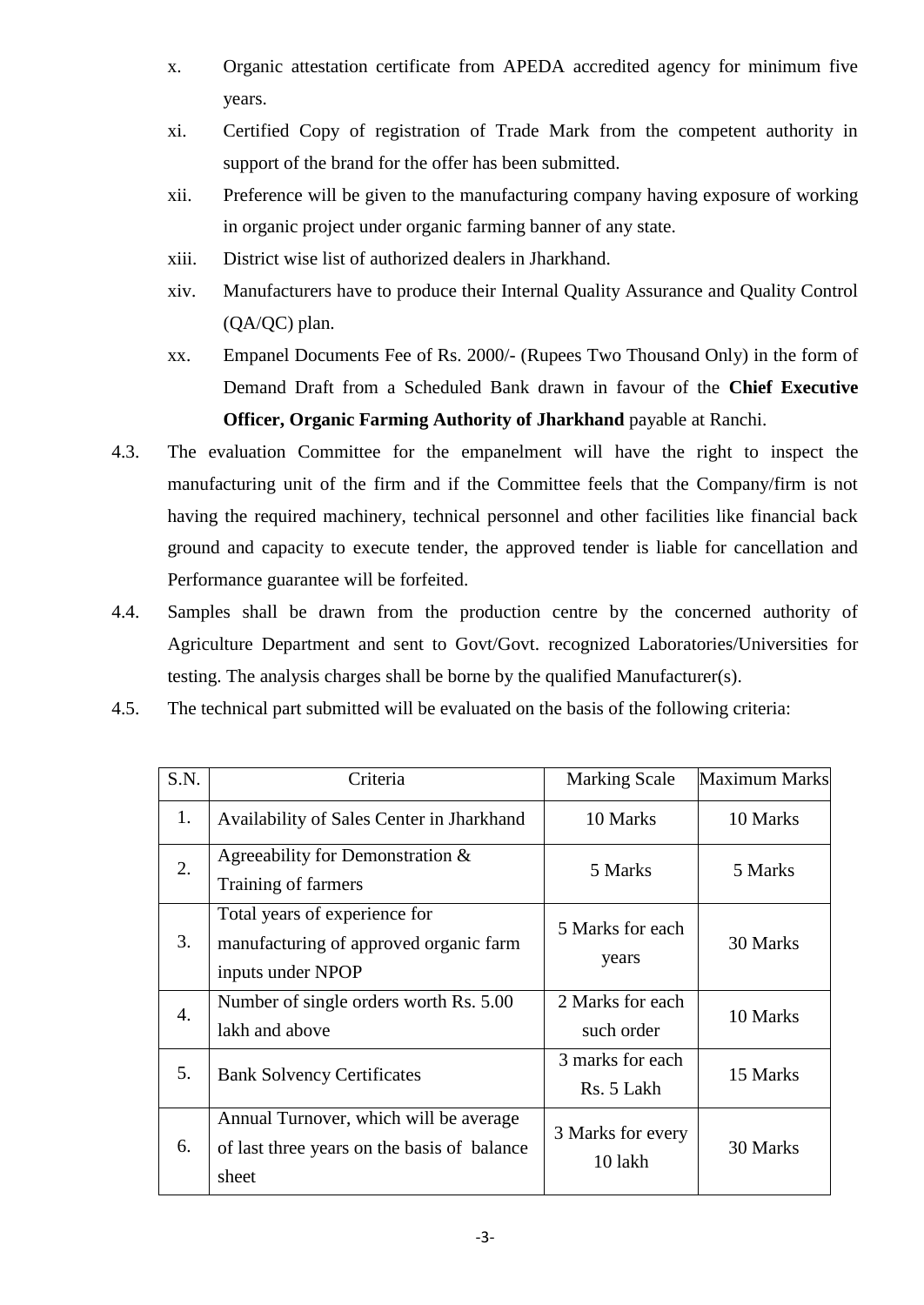#### **5.0. PART – 2 (Product Specification Part):**

- 5.1. Document in support of quality of product at State/National/International level if any.
- 5.2 Supply of Bio-fertilizer must be as per FCO and Bio-pesticide as per latest CIB act.
- 5.2. The manufacturer shall submit an affidavit regarding the **rates of organic farm inputs which are quoted by the company to OFAJ will be minimum price in the State of Jharkhand.**
- 5.3. Document in support of approval of the product as organic input by APEDA accredited certification body.

## **6.0. SELECTION PROCESS:**

A designated committee will evaluate the empanelment document received.

Technical assessment will be based on technical evaluation criteria as mentioned in paragraph 4 as well as technical specification mentioned in **Annexure-I**.

On the basis of assessment of technical part and product specification part the manufacturer will be short listed at will be registered through a MOU.

# **7.0. TIME LINE:**

After selection of the agencies the supply order will be issued as per the requirement of the product by district implementation agencies in the light of which the ordered material will have to be delivered within the specified time limit to the corresponding districts.

### **8.0. TERMS OF PAYMENT:**

- 8.1. No advance payment will be made.
- 8.2. In case of subsidy scheme, the subsidy will be transferred to the farmers Account. Farmers will pay to the manufacturer. Payment through cheques/drafts/RTGS/Online directly will be made. Bank commission will be borne by the firm.

# 8.3. **Payment will be made only after successful supply as per the ordered quantity.**

#### **9.0. VALIDITY PERIOD:**

Manufacturer should specify the validity period of their offer which should be for a period of at least 365 days from the date of opening of tender.

# **10.0. OTHER IMPORTANT INFORMATION:**

- 10.1. The Manufacturer will not sell products of same specification at a lower price than the rates offered to **OFAJ** to any manufacturer or person anywhere in Jharkhand. If such incident is noticed, the **OFAJ** will restrict all payments to such a lower rate and take further action as deemed fit.
- 10.2. The performance guarantee of the successful Manufacturer who does not fulfill the obligation of supply of stocks as per orders/specification/packing/maintenance of quality shall be forfeited and alternative arrangements will be made for procurement of such products and any additional cost in this will be to the account of defaulter.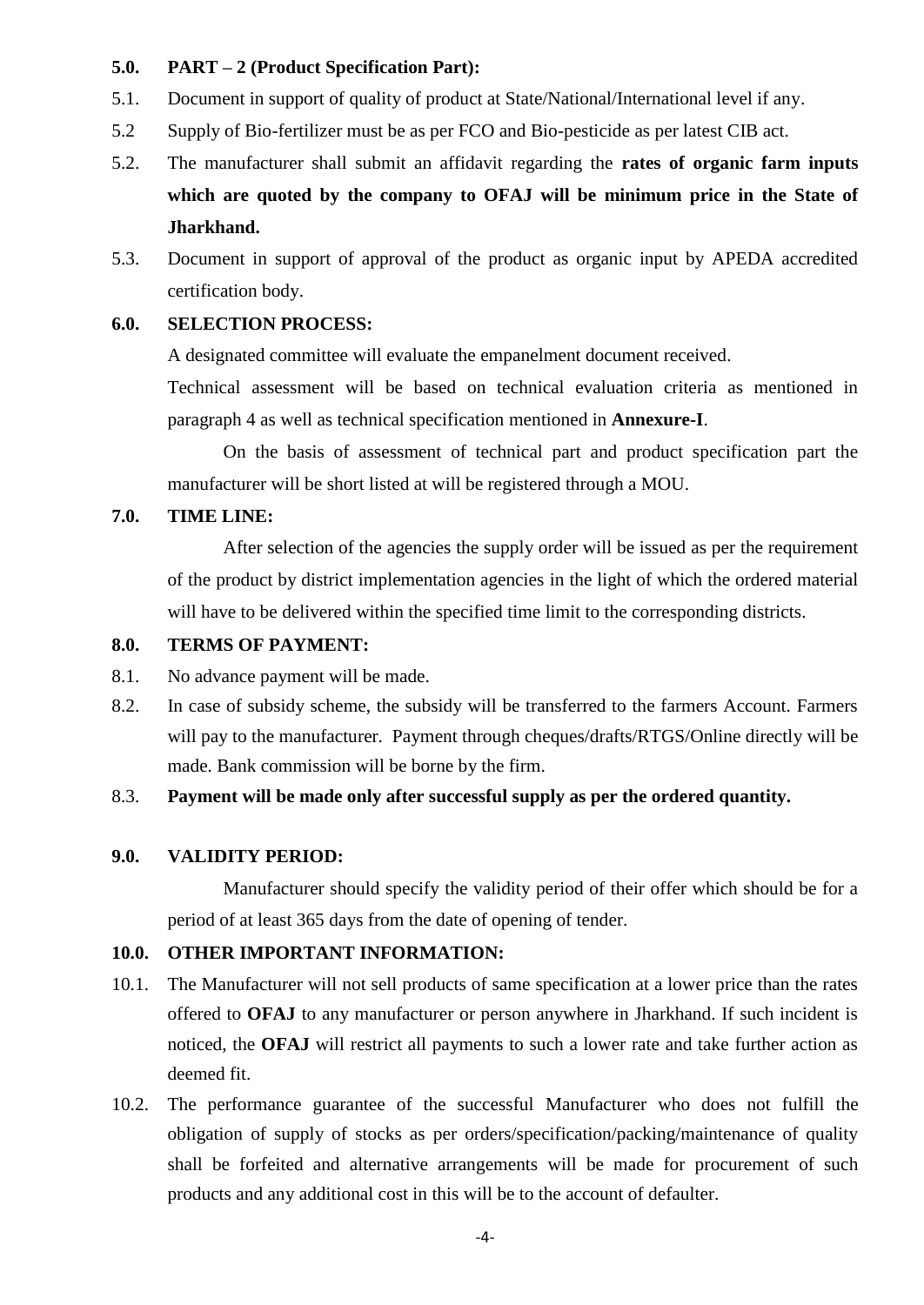- 10.3. The successful Manufacturer shall not sublet or assign this contract or any part of it to other manufacturer.
- 10.4. Wherever any of the tendering conditions is not applicable then proper documents and satisfactory evidence to that effect must be submitted to the competent Authority.
- 10.5. To ensure high quality standard, if any of the products for which the tender is called for, is manufactured under the technology developed and patented by any of the GOI undertakings, then the product proposed to be supplied by the manufacturer participating in the tender must be manufactured either under GOI technology or through any other equivalent technology that has been field tested at least for two years by any of the Agriculture University or Govt. Labs in India.
- 10.6. The products supplied shall be with sound packing. Damaged bags, if any, shall be replaced by the supplier with sound packing at his own cost. The responsibility of quality and quantity (miss-branding/under weight) of the material supplied lies with the supplier only.
- 10.7. The Competent Authority reserves the right to summarily reject an offer received from any agency on national security considerations, without any intimation to the bidder.
- 10.8. The Competent Authority reserves the right to place an order for the full or part quantities under any items of work indicated above.

## **11.0. PENALTY CLAUSE:**

Any delay from the stipulated schedule would invite a penalty of Rs. 500/- per day as enumerated in the Scope of Work indicated above.

# **12.0. QUANTITY:**

The quantity of requirement will be decided as per the Central/State Schemes under agriculture & Horticulture Sector.

## **13.0. TEST CERTIFICATE:**

Test certificates, where applicable should be furnished.

## **14.0. GUARANTEE:**

- 14.1. In the event of any materials failing to conform to the specifications on quality the **OFAJ** has the right to reject them out right and the supplier shall replace the rejected materials with fresh stock at his own cost.
- 14.2. Empanelment document which is not submitted in prescribed Performa shall be rejected. Any additional particulars can be furnished in the accompanied letter of statement.
- 14.3. Empanelment document which does not contain full details regarding technical particulars, test certificates, delivery period, etc. will not be considered.
- 14.4. The undersigned reserves the rights to reject whole or part of any or all of the application without assigning any reason.

#### **15.0. CANCELLATION OF ORDER:**

The authority issuing the order reserves the right to cancel whole or part of the supply orders of those suppliers, who are found to be defaulter for delayed supply of the job or the supply of non-standard quality of materials.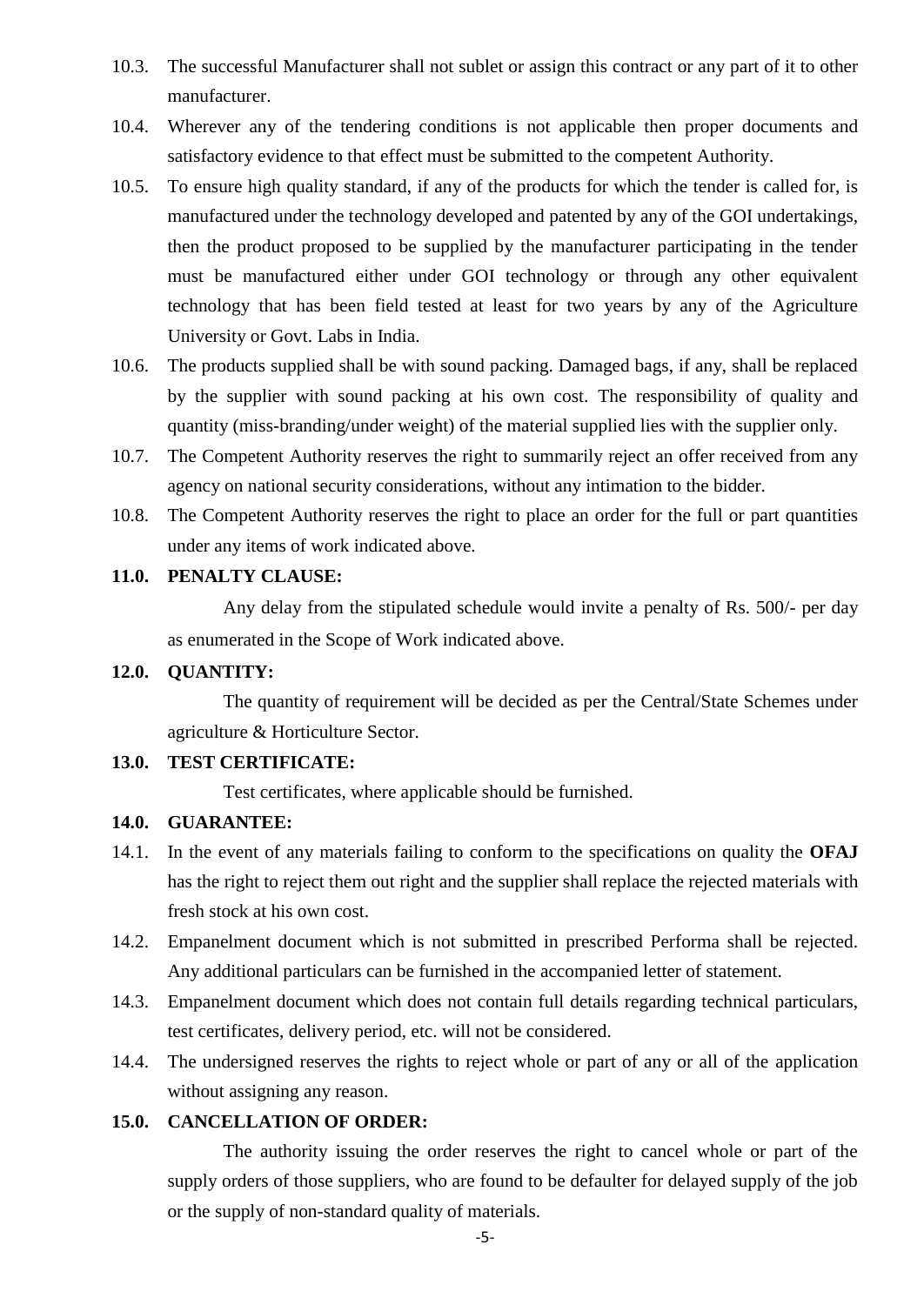#### **16.0. TERMINATION BY DEFAULT:**

The Authority reserves the right to terminate the contract of any manufacturer/manufacturer in case of changes in the Government procedures or unsatisfactory services.

# **17.0. FORCE MAJEURE:**

Neither party will be liable in respect of failure to fulfill its obligations, if the said failure is entirely due to Acts of God, Governmental restrictions or instructions, natural calamities or catastrophe, epidemics or disturbances in the country. The party affected by an event of Force Majeure will immediately notify the other party of such an event and will also notify the unaffected party on cessation of disability resulting from such Force Majeure Act.

### **18.0. DISPUTE RESOLUTION:**

In case of dispute between the supplier and the OFAJ, Jharkhand the matter shall be referred to the Secretary, Department of Agriculture and Sugarcane Development, Jharkhand whose decision shall be final and binding upon both the parties.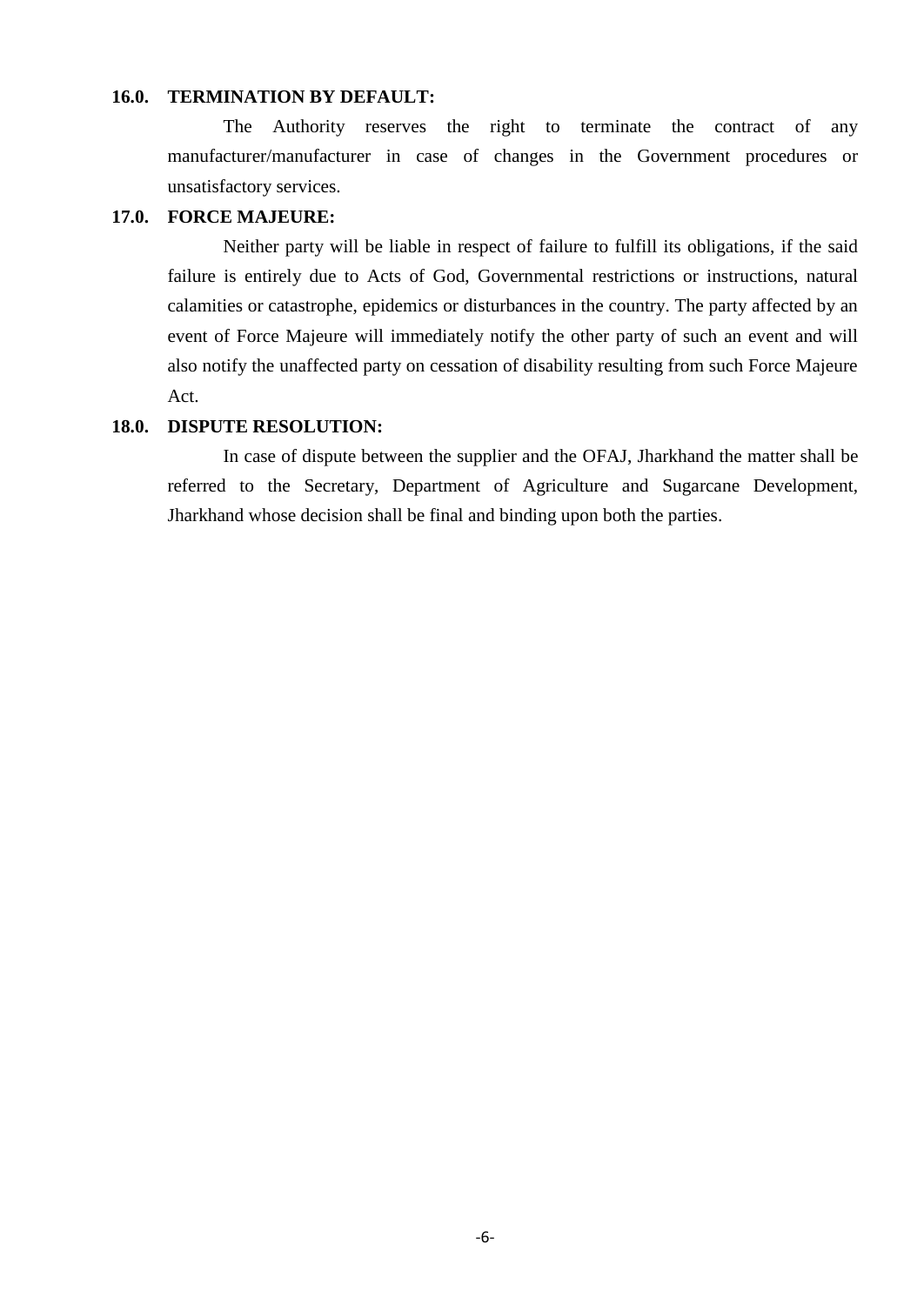- 1. Name of Firm:
- 2. Nature of the Firm (Proprietorship/Partnership/Pvt. Ltd. Company/Any other firm):
- 3. Address with telephone no., fax no. & e-mail id:
- 4. Details of Trial/Testing of any product with SAUs or Agriculture related Central Institutes:
- 5. Status of financial position (Certificates from concerned Banks should be enclosed):
- 6. Are you Income Tax/Sales Tax/Vat payee, if so, Clearance Certificate of I.T. & S.T. Regn. may be furnished:
- 7. Income Tax Permanent A/c. No:
- 8. Sales Tax/VAT No:
- 9. Phone/Mobile No:

I also hereby enclose the "Technical Part", other relevant details and documents to support my work details given above.

I do hereby declare that the above particulars furnished by me are true to my knowledge and belief. I do hereby undertake to abide by all terms and conditions of Tender. I enclose the following documents and certificates:

- i. Copy of PAN Card & Latest I.T. Return
- ii. Copy of VAT Registration Certificate
- iii. Audited balance sheet of last three years
- iv. Attestation certificate of organic farm inputs under NPOP regulation
- iv. Others (Please specify)

Terms and conditions duly accepted and signed are also enclosed.

Dated: (Signature of the Manufacturer with designation and Official Seal)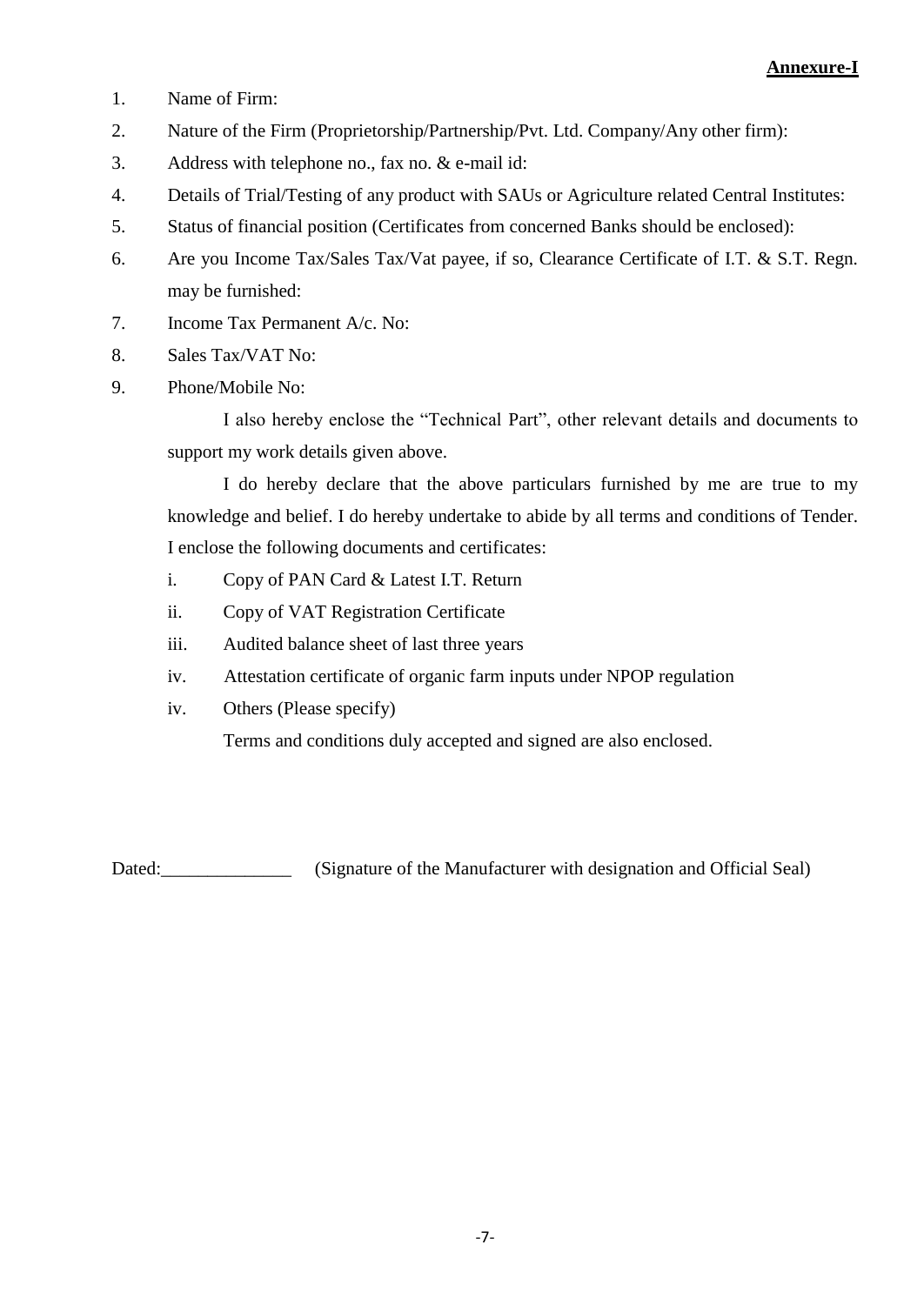# **PRODUCT SPECIFICATION OF APPROVED ORGANIC FARM INPUTS**

| S.N. | Name of the Item        | Specification | Unit<br>(Kg/ltr) | Rate in Rs<br>(In figures &<br>words both) | Production<br>Capacity<br>(MT/Month) |
|------|-------------------------|---------------|------------------|--------------------------------------------|--------------------------------------|
| 1.   | Bio-fertilizer          |               |                  |                                            |                                      |
| 2.   | Bio-pesticide           |               |                  |                                            |                                      |
| 3.   | <b>Plant Growth</b>     |               |                  |                                            |                                      |
|      | enhancers               |               |                  |                                            |                                      |
| 4.   | <b>Soil Conditioner</b> |               |                  |                                            |                                      |
| 5.   | Other approved          |               |                  |                                            |                                      |
|      | Bio-products if         |               |                  |                                            |                                      |
|      | any                     |               |                  |                                            |                                      |

Rates quoted are inclusive of Taxes /duties like Sales tax /VAT, excise duty, Inspection charges etc. if any

**The rates should be quoted in Indian Rupees only**, for each item separately, both in figures and words in such a way that interpolation is not possible and all over-writings should be strictly avoided or rewritten and correction should be duly attested prior to the submission of tender. The rates should include all taxes packing costs, transportation, unloading costs at destination in all Districts in Jharkhand.

Seal of the Company Signature of Authorized Signatory

Date: Name

Designation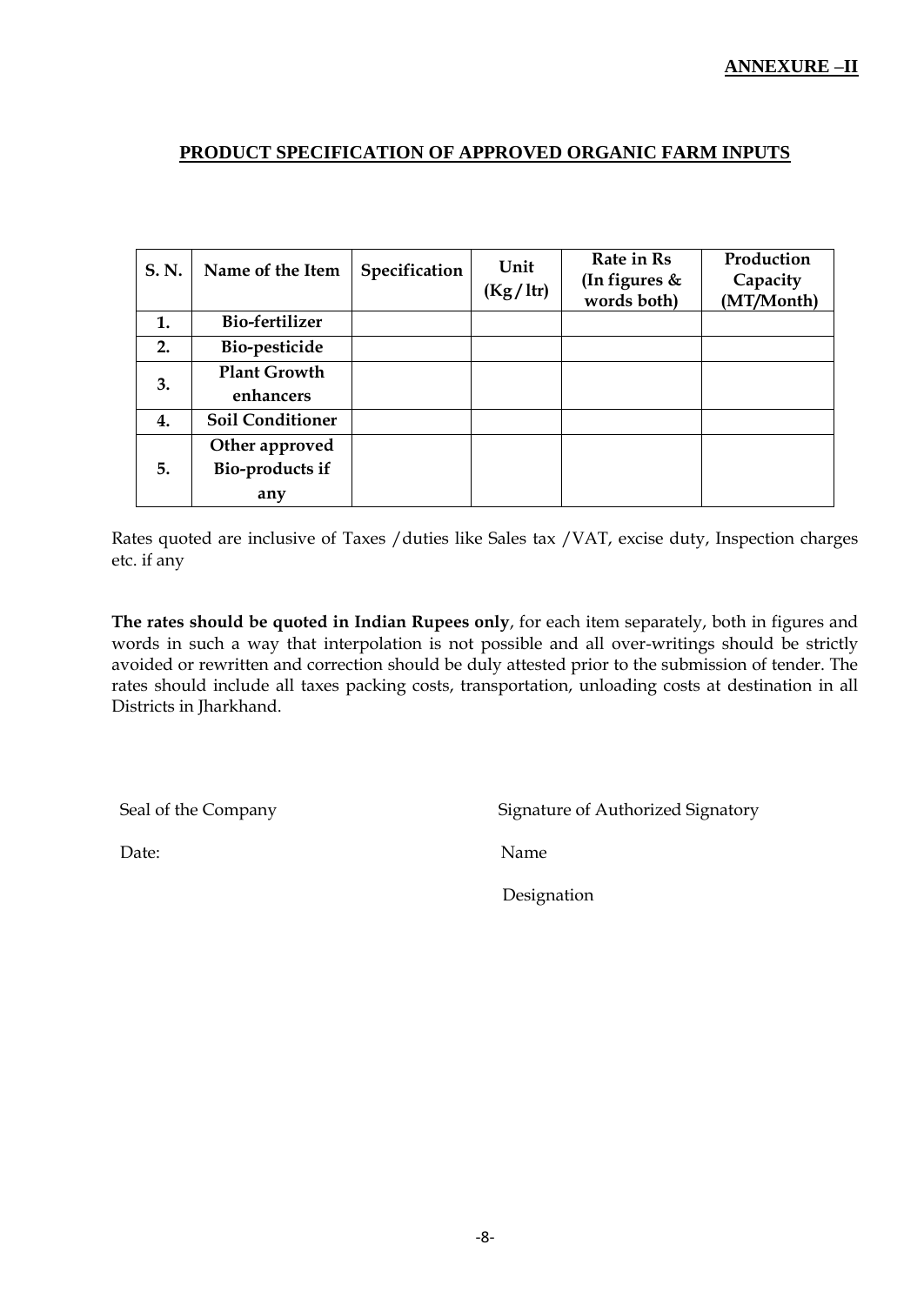#### **AFFIDAVIT**

I, …………………………… S/o …………………………. Director/Proprietor of M/s ................................................. having its Registered Office at ............................... do hereby solemnly affirm and declare as follows:

- 1. That I have been authorized to execute this affidavit on behalf of this Company/Firm by the Board of Directors vide its Resolution passed on ..............................................
- 2. That the Chief Executive Officer, Organic Farming Authority of Jharkhand vide Advertisement published in ……............................ had **INVITATION OF APPLICATIONS FOR EMPANELMENT FOR SUPPLY OF ORGANIC FARM INPUTS (BIOFERTILIZERS/ BIOPESTICIDES/ PLANT GROWTH ENHANCERS/ SOIL CONDITIONER/ OTHER IMPROVED BIO-PRODUCTS IF ANY) IN THE STATE OF JHARKHAND**.
- 3. That in response to the said Advertisement as stated in paragraph (2) above, our firm has submitted its Technical & Product specification part to the Chief Executive Officer, Organic Farming Authority of Jharkhand, on......................................
- 4. That it is here declared that ………………………………….. (Manufacturer) or in its office bearer has never been black listed by Govt/Semi Govt. Agency and there is no legal action pending against the manufacturer or any punishment order issued in any criminal proceeding against the same.
- 5. That Technical part of our firm M/s .............................................. containing necessary information and particulars furnished as per given Performa.
- 6. That the statements made in paragraphs 1 to 4 of the foregoing Affidavit as above are true to my knowledge and belief and if anything is found contrary, I stand liable to be prosecuted under appropriate Act/Laws in force.

Solemnly affirmed by the said............. at .....................on this the..........day of..........2015.

Deponent:

Identified by me: